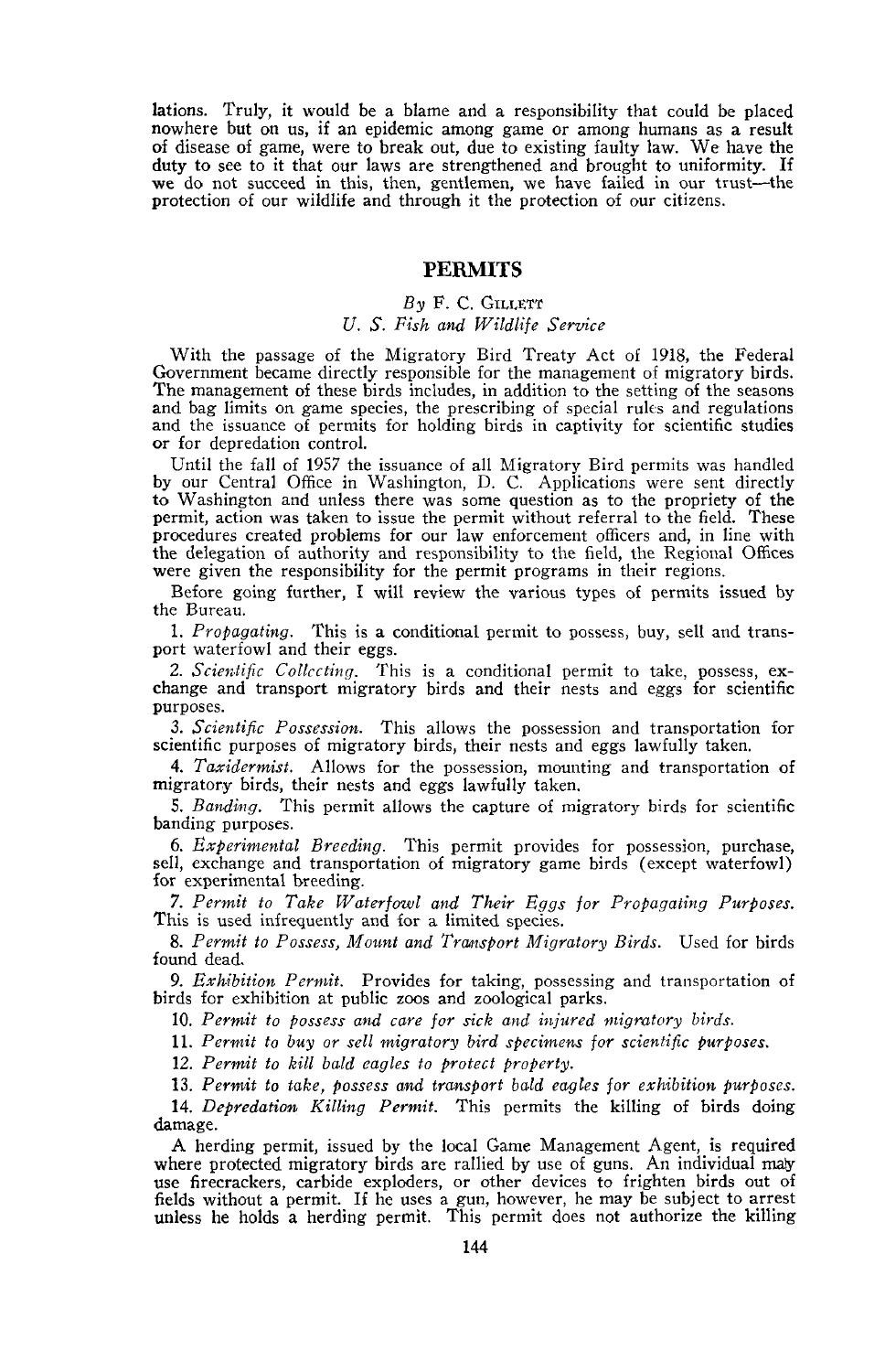of the birds but simply the use of guns to frighten the birds away from areas to be protected.

None of the above-mentioned permits are valid unless authorized by State law or covered by a valid State permit. Propagating permits are not issued in Kentucky without prior approval of that State. In Alabama, Louisiana, Maryland, North Carolina and Tennessee, propagating permits are not issued until the applicant furnishes evidence that he has a State permit in his possession. In Alabama, Tennessee and Virginia, the privilege of selling waterfowl for food purposes in progating permits is deleted.

Scientific permits are not issued in Alabama, Louisiana, Maryland and Ten- nessee until we ascertain <sup>a</sup> State permit has been issued.

To give some idea of the magnitude of the permit operations, I will list the active permits as of December 31, 1958:

| 6. Experimental Breeding $\ldots \ldots \ldots \ldots \ldots \ldots \ldots \ldots$ 26 |  |
|---------------------------------------------------------------------------------------|--|
|                                                                                       |  |

Procedure for the issuance of most of the permits is as follows: Applications are received in the Central Office, Regional Office, or in the field. These applications are assembled at the Regional Office for review. Permit records are checked to determine if any other permit is held by the applicant. Our policy prohibits the holding of certain types of permits in combination, such as scien-tific collecting and taxidermy. When cleared by the Regional Office, the application then goes to the District Game Management Agent, who makes a field examination or has his Assistant District Agent make the check. State co- operation is often solicited for this field examination. On completion of the check the Agent submits his recommendations to the Regional Office. For propagating permits he completes a form which includes a map showing the general plan of the applicant's holdings with relation to water areas and hunt-<br>ing blinds. Permits may be refused if facilities appear inadequate or there is a definite indication that the proposed holding of birds will violate the regulations when the area is hunted.

Scientific collecting permits are somewhat of a problem. The Service is anxious to promote studies of value to science; however, it is apparent that many of the applicants for scientific collecting permits do not require those permits to effectively carry out their studies. Students often ask for permits to secure birds for making a study of skins. Practice work in preparing specimens can be done on non-protected species such as English sparrows, starlings or pigeons. Permits are not issued to anyone 16 years or younger and those between 16 and 18 years old must operate in conjunction with permit holders of mature age. The scientific collecting permit is limited insofar as possible to those directly connected with a bona fide institution of higher learning.

Banding permits are signed in the Regional Office; however, before any of these permits are issued a careful check is made by our Patuxent Research Station. Individuals must show that they are imminently qualified to identify birds before they are authorized to do any banding.

In this Region, forest nurseries and minnow ponds are the chief subjects of bird depredation and require the use of depredation killing permits. A few permits are issued to kill birds in the interest of safety around the airports. Scaring devices or repellents have not been developed that are completely effective without the removal of some birds doing damage. These permit holders are asked to limit the killing of birds insofar as possible to individuals actually causing damage.

Annual reports are required from all holders of depredation permits and our records reveal a total of  $2,306$  birds killed under these permits last fiscal year. Reports often include birds that are not protected by the Federal Government, although some of these species may be protected by the States.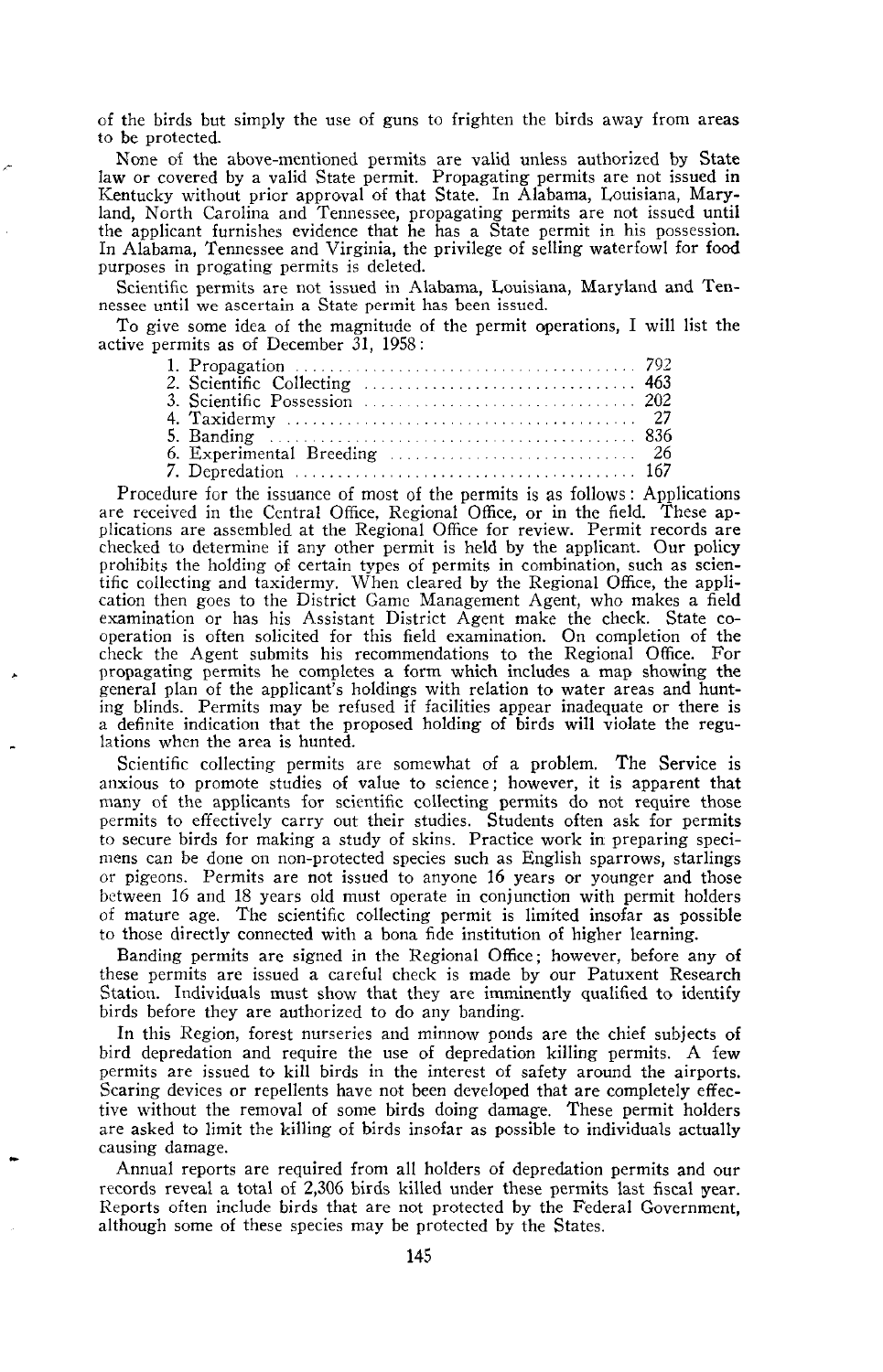| 1<br>Powerline Poles<br>-55<br>30<br>Fish<br>Kingfisher<br>Grebe $\ldots \ldots \ldots \ldots \ldots$<br>22                                                                                    | 21    |
|------------------------------------------------------------------------------------------------------------------------------------------------------------------------------------------------|-------|
|                                                                                                                                                                                                |       |
| 32<br>-265<br>Blue Heron $\ldots$<br>34<br>Green Heron<br>White Heron<br>22<br>Egret  743<br>Bittern<br>32<br>7<br>Cormorants<br>2<br>Mergansers<br>$\overline{c}$<br>Gull                     | 1,216 |
| 121<br>Agricultural Crops<br>Brown Thrasher<br>$Blackbird$<br>100<br>Bluebird<br>19<br>7<br>Redbird<br>186<br>Meadowlark<br>30<br>Quail<br>Rice Bird<br>55<br>402<br>Dove<br>Other<br>189<br>. | 990   |
| 167<br>GRAND TOTAL                                                                                                                                                                             | 2,306 |

You wiII note that kingfisher, osprey, cormorant and quail are listed in the reports and these birds are not protected by Federal law. The blackbird, while on the protected list, may be killed without a permit when doing or about to do damage.

Our most difficult problem is presently with the propagating permits. Many hunters have picked up crippled waterfowl in the past and held them until they recovered. Rather than turn them loose, they kept them and gradually built up a captive flock. Permits were not always acquired and the birds were looked upon more or less as pets. Some sprecies of ducks, such as mallards and blacks, become domesticated, and it has been administratively determined when two generations or more removed from the wild they are no longer considered as wild birds. All other ducks and geese are considered wild, regardless of the number of generations raised in captivity. Technically, a person without a permit holding more than the legal possession limit of wild migratory waterfowl would be in violation of the law unless the birds were acquired prior to effective date of the regulation.

I might point out that the laws were changed in 1958, and it is no longer permissible to pick up live waterfowl as cripples during the hunting season and keep them alive without a permit. Any person now taking birds under this provision may possess at anyone time only the number of wild ducks or geese permitted to be in possession under hunting regulations dead or alive. A long established policy of issuing permits to those who had acquired birds via cripples has influenced our actions in enforcement of the law on those having old' established flocks of birds not under permit. Weare presently endeavoring to get all of the old flocks under permit and are strictly enforcing the regulations relative to the picking up of cripples during the hunting season. We also hope to secure the cooperation of the courts in prosecuting those who persist in keeping migratory birds without the proper permits. We are moving into this enforcement problem as rapidly as possible and we plan within the next few years to have all captive migratory waterfowl under permit. The permit system will then be much more effective than it is at present.

I have a few suggestions which may be considered by this organization.